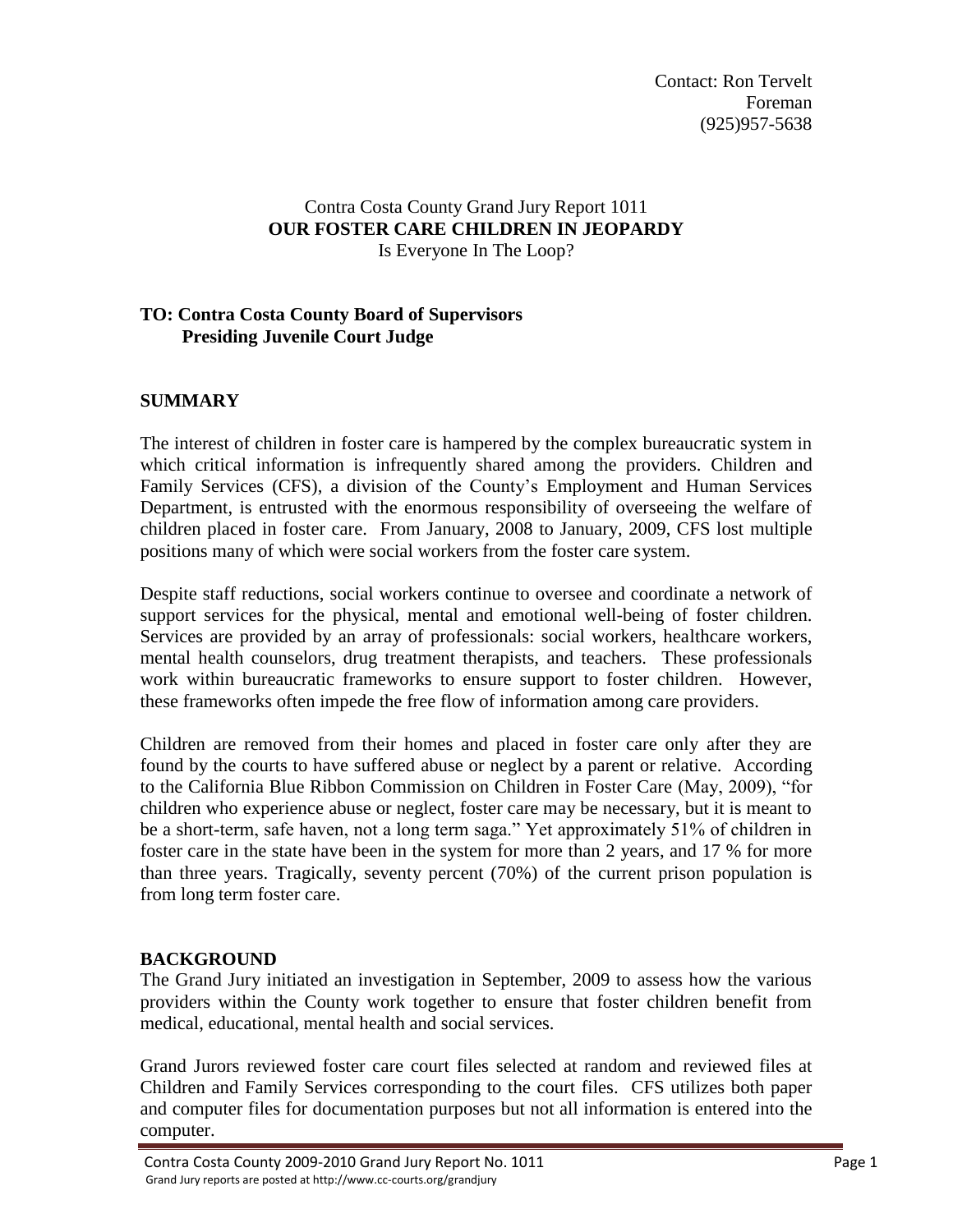CFS personnel stated that school attendance and truancy were not significant factors in foster care. Sixteen year olds and above must attend school for funding to continue for foster parents. There is no CFS policy for tracking school attendance.

As recently as ten years ago, foster children were not included in the federally mandated Child Health and Disability Prevention Program (CHDP). This program now provides health services for foster children and evaluates physical, mental and social needs.

Due to budget cuts, the Mental Health Department lost half its contracted providers, including therapists, psychologists and other mental health professionals. According to the Mental Health Department, 75% of incoming foster children have experienced trauma prior to entering the foster care system. CFS statistics indicate that 20% to 50% of foster children require mental health services. According to mental health personnel, clinicians need training in current trauma focused therapy.

Home Finders, a unit of CFS, is responsible for receiving and screening applications for possible licensing as a foster care home. The unit is also responsible for investigating allegations of licensing violations.

The California Blue Ribbon Commission on Children in Foster Care has stated that "Child welfare agencies should engage family members earlier and the Judicial Council should work with state and federal leaders to develop greater flexibility in approving relative placements when necessary". National Family Finding networks are in place to locate distant relatives.

# **METHODOLOGY**

1. The Grand Jury interviewed:

- CFS personnel
- Representatives of Child Health and Disability Prevention Program
- Representatives of the Juvenile Court System
- Representatives of the Department of Mental Health
- A spokesperson for the National Center for Youth Law

2. The Grand Jury reviewed the following documents:

- California Blue Ribbon Commission on Children in Foster Care (May 2009)
- Foster care court files
- Corresponding foster care CFS files
- Contra Costa Mental Health/CFS Matrix Program Guide
- Memo from Employment and Human Services to the Board of Supervisors dated June 4, 2007
- CFS Departmental Manual
- California Department of Education Release No. 07-157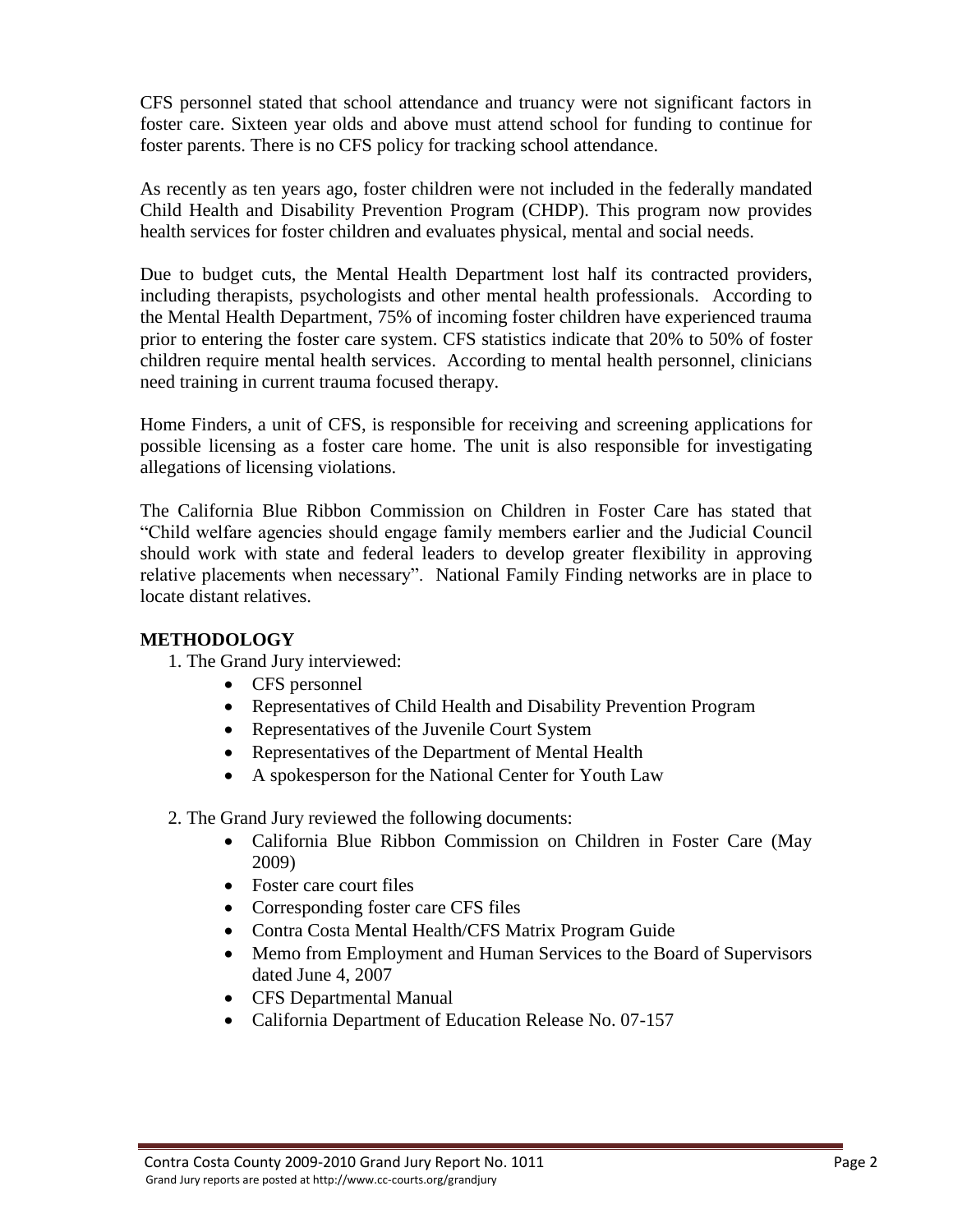### **FINDINGS**

- 1. CFS lost 119 positions from January 2008 to January 2009. Of those, 65 social workers were eliminated from the foster care program.
- 2. Contra Costa County was serving approximately 1,100 foster children as of December 31, 2009.
- 3. CFS foster care case file information is both computerized and on paper. Information is not consistent between the two types of files and neither contains complete information.
- 4. Access to computerized case files is restricted to the social workers.
- 5. The court case files were well-organized and easy to follow. In contrast, the CFS files were cumbersome and incomplete.
- 6. Not all CFS records contain documentation of school attendance.
	- There is no school attendance policy for children under the age of sixteen.
	- Children 16 years and older must attend school for foster parent payments to continue.
	- Foster parents are responsible for the child's attendance.
	- Social workers may or may not be notified of truancy.
- 7. Frequent changes in home and school placements negatively affect a foster child's academic performance and future success in life.
- 8. Medical assessments, social assessments, and immunizations are completed within 30 days of the foster child's removal from the home. Social workers do not automatically receive these records.
- 9. Due to lack of record sharing, immunizations are sometimes done repeatedly in error.
- 10. Mental health records require court or parental authorization for release to CFS.
- 11. Training of mental health service providers in the treatment of childhood trauma is insufficient.
- 12. The staff of Home Finders has been reduced from 8 to 3 workers, leaving each with a caseload of approximately 300 homes to assess for new and continuing foster care placement.
- 13. CFS works toward reunification of foster children with their immediate families as a first priority. If not possible, placement for foster children is with a relative or a licensed foster care home.